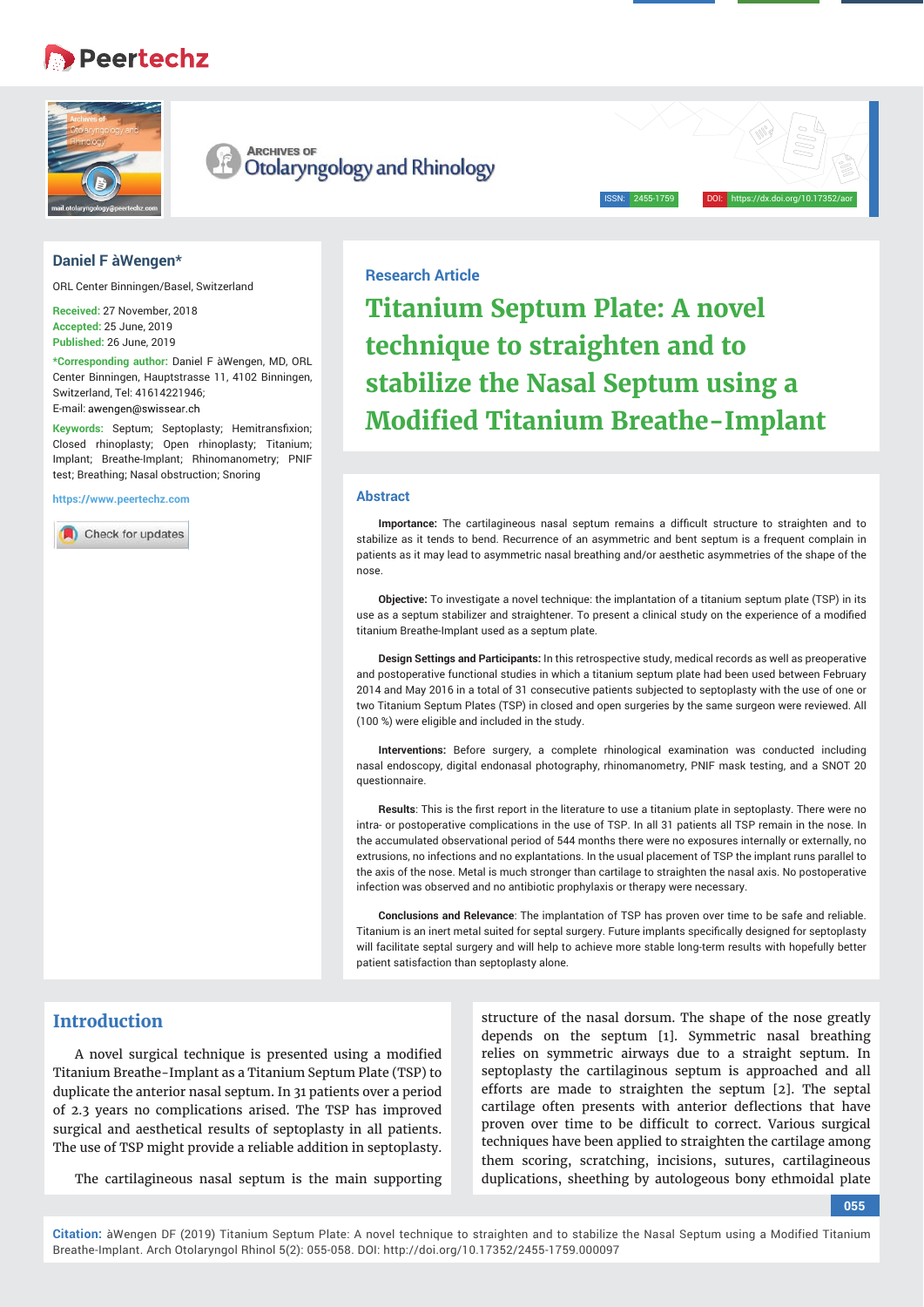or Polydioxanone (PDS) [3-5]. Permanent reliable results are difficult to achieve. Surgeons need all possible help to achieve a strong septum in the midline of the nose.

## **Methods**

#### **Breathe-implant modified as a flat titanium plate**

The Titanium nasal implant « Breathe-Implant » has been surgically implanted since its CE mark in 2003 in thousands of patients worldwide [6,7]. Over a period of more than 15 years Breathe-Implant has stood the test of time. Breathe-Implant is designed to be sutured to the Upper Lateral Cartilage (ULC) to open and to stabilize the internal nasal valve in a reliable and efficient way. Breathe-Implant has all edges rounded off and it has proven to be safe and reliable. Metal is stronger than any other material. Bone might brake and autologous cartilage is too weak and too thick: it might narrow the endonasal airspace. Breathe-Implant is only 0.5 mm in thickness: it will not obstruct the airway. Breathe-Implant is available in 6 sizes. For TSP only the largest size XXL was used. This is an off-label use of Breathe-Implant and the patients were informed about it. However there was no IRB approval obtained in Switzerland. Breathe-Implant is bent straight by hand and then by hammer. It must be protected from direct metal contact by the hammer by putting it between layers of surgical gauze before it can be hit by the hammer and used as a straight plate (Figure 1). This results in a boomerang shaped Titanium plate that can be used as a paraseptal plate (Figure **2**). The open angle of the implant of 100 degrees between the two branches conforms well with the angle between the anterior septal edge und the nasal dorsum. Several implants can be used at the same time. They can be positioned side by side or overlapping due to the need of surgery. The caudal part of TSP toward the anterior nasal spine provides a more stable structure than cartilage alone for septal sutures of the lower nasal septum to the anterior nasal spine. The criteria applied to choose this Tianium implant included absence of usable bony splints from the perpendicular plate of the septum and the necessity for a straight and strong septal structure. This could be due to a septal fracture or massive septal deflections of the anterior half of the cartilaginous septum.

#### **Clinical experience in 31 patients**

Between 2013 and 2016 a total of 31 patients have received one or more Titanium Septum Plates (TSP). The TSP were always used on the same side of the septum. Twentyone were male and 10 were female (Figure 3). Mean age of patients was 45 y. Postsurgical observation was from 3 to 30 months with a total of 544 observational months and a mean of 18 months. In 10 patients TSP was implanted in primary surgery and in 21 patients in revision surgery. In 27 patients a single TPS was implanted and in 4 patients two TSP were used. In combination with TSP 28 ( 90%) of patients also had a Titanium Breathe-Implant placed on their ULC. The TSP is sutured to the septal cartilage with permanent sutures of Prolen 5-0 and care is taken that the Titanium plate does not exceed cartilage size. Free metal edges must be avoided as they might increase the risk of soft tissue perforation. Two or more TSP may be



Figure 1: Titanium Breathe-Implant XXL flatened as a Titanium Septum Plate for use in septoplasty.



Figure 2: Anterior septal deflection corrected by the paraseptal Titanium Septum Plate.

| <b>Figure 3: Titanium Septum Plates.</b> |                     |
|------------------------------------------|---------------------|
| n                                        | 31                  |
| Gender                                   | 21 males 10 females |
| Mean age at sx                           | 45 v                |
| Primary surgery                          | 10 of 31            |
| Revision surgery                         | 21 of 31            |
| w Turbinoplasty                          | 27 of 31            |
| w Breathe-Implant                        | 28 of 31            |
| Months of observation                    | 544 months          |
| Mean observation per patient             | 18 months           |
| Closed Sx / hemitransfixion              | 20 of 31            |
| Open Sx / external rhinoplasty           | 11 of 31            |
| 1 Titanium Septum Plate                  | 27                  |
| 2 Titanium Septum Plates                 | 4                   |

**Figure 3:** Titanium Septum Plates.

combined in various frame works such as an open U-shape or an overlap as needed as in extracorporeal septoplasty (Figures 4-5) [8,9]. Surgical procedures were uneventful. All surgeries were performed by a single surgeon. The decision to use a

**056**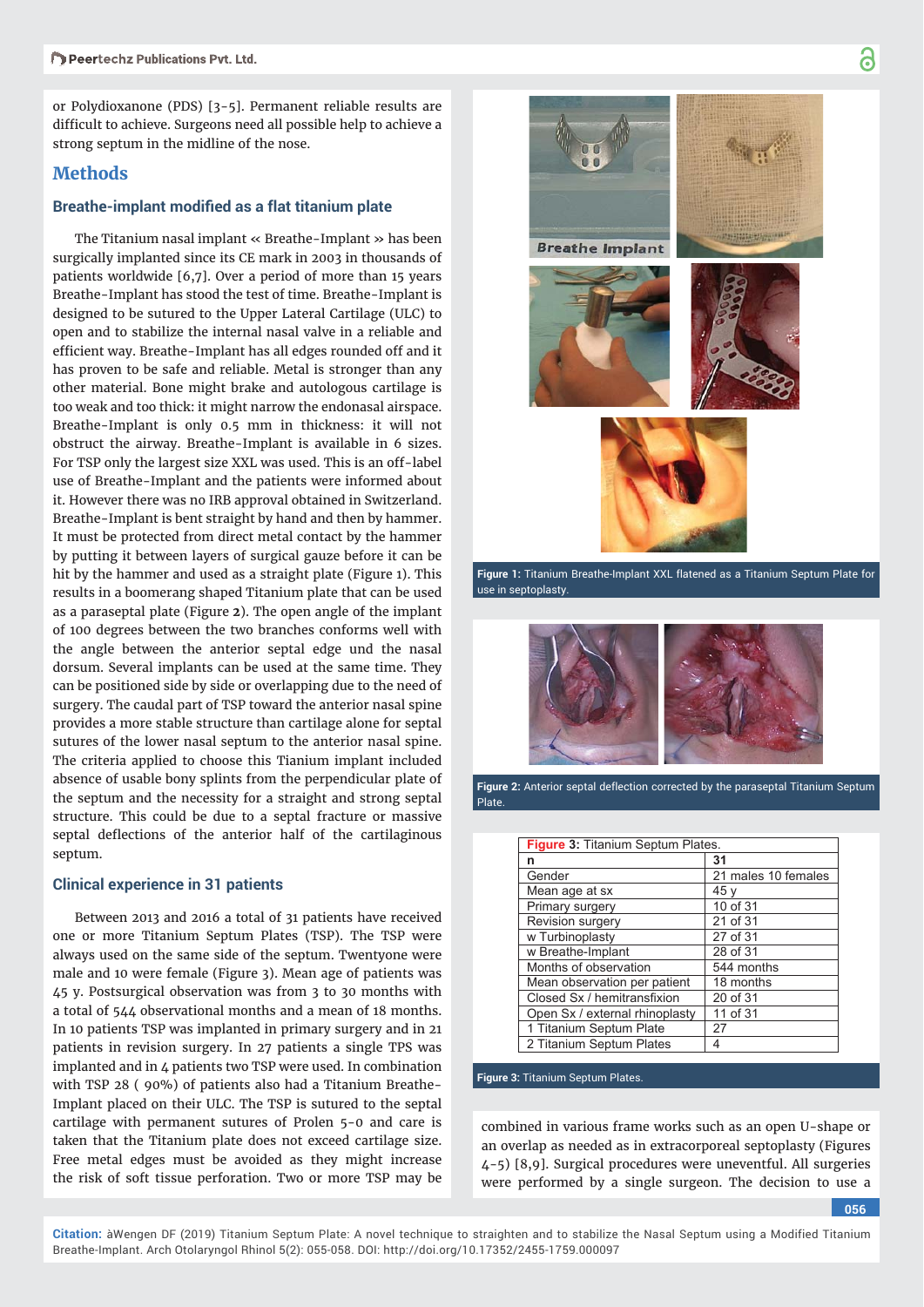TSP was taken at the time of surgery. Patients were informed by informed consent that a titanium plate might be used to improve results on their septum. In addition to septal surgery submucous turbinoplasty was also performed in 27 patients and 28 patients also had a Titanium Breathe-Implant sutured on their Upper Lateral Cartilage at the time of surgery to open and to stabilize their internal nasal valve.

## **Results**

## **Functional results**

Pre- and postoperative rhinomanometry [10], measurements in 21 patients of the sum of right and left values at 150kPa changed from a mean 452 to 641 cm3/sec for an average improvement of 189 cm3/sec (Figure 6). The PNIF test (Peak Nasal Inspiratory Flow) was obtained in 19 patients with a mean improvement of 32 liter per minute air flow. In 17 patients the SNOT 20 (Sino-Nasal Outcome Test) questionnnaire was completed where 16 (94%) improved their score and 1 patient (6%) became worse. The mean preoperative score of 36 changed to 17 points postoperative for a mean improvement of 19 points per patient. Postoperative measurements were taken 3 to 9 months after surgery. All tests are routinely collected for all of our patients operated on.

An absolute symmetry of nasal breathing is physically impossible to achieve. However, with the use of TSP values of flow in rhinomanometry measurements were more symmetric in 23 (74%) of patients.

## **Long-term stability of titanium septum plate**

In all 31 patients all implanted TSP remain in the nose. In the accumulated observational period of 544 months there were no exposures internally or externally, no extrusions, no infections and no explantations. The TSP has proven over time to be a safe and reliable tool.<br>The usual position of TSP along the cartilagineous septum<br> $\frac{1}{100}$  and reliable tool.



Breathe-Implant. Arch Otolaryngol Rhinol 5(2): 055-058. DOI: http://doi.org/10.17352/2455-1759.000097

**Figure 4:** Titanium Septum Plates in extracorporeal septoplasty.



**Figure 5:** Titanium Septum Plate in extracorporeal septoplasty.

| Figure 6: Functional results               |                |
|--------------------------------------------|----------------|
| Rhinomanometry                             |                |
| $n = 21$                                   |                |
| Mean preop right and left at 150 kPa       | 452 cm3/min    |
| Mean postop right and left at 150 kPa      | 641 cm3/min    |
| Mean improvement right and left at 150 kPa | 189 cm3/min    |
| Pre/ post PNIF                             |                |
| $n = 19$                                   |                |
| Mean preop PNIF                            | 110 I/min flow |
| Mean postop PNIF                           | 142 I/min flow |
| Mean improvement                           | 32 I/min flow  |
| Pre/ post SNOT 20 questionnaire            |                |
| $n = 17$                                   |                |
| Mean preop SNOT 20                         | 36             |
| Mean postop SNOT 20                        | 17             |

### **Figure 6:** Functional results.

in a sagittal CT scan (Figure 7) where one part ot TSP runs more parallel to the nasal dorsum and the other part more parallel to the anterior edge of the septal cartilage. The open angle of 100 degrees conforms well to septal anatomy.

The TSP also helped to achieve a straighter external nasal axis. In the usual placement of TSP the implant runs parallel to the axis of the nose. Metal is much stronger than cartilage to straighten the nasal axis. In the future cartilagineous spreader grafts might be needed less often to straighten and to structure the nose [11]. Due to their volume cartilagineous grafts may also cause nasal obstruction. TSP is significantly thiner and will cause less airway obstruction.

## **Discussion**

Previously surgeons depended on various techniques in order to achieve a straight and stable cartilagineous septum. Postoperative results were often unreliable with uncontrollable deviations of the septal cartilage leading to persistent asymmetric nasal breathing : A major cause for dissatisfaction by the patient. The TSP may help to achieve better straightening of the nasal septum. Potential indications for the use of TSP include among others : weak or deviated anterior septum,

**057**